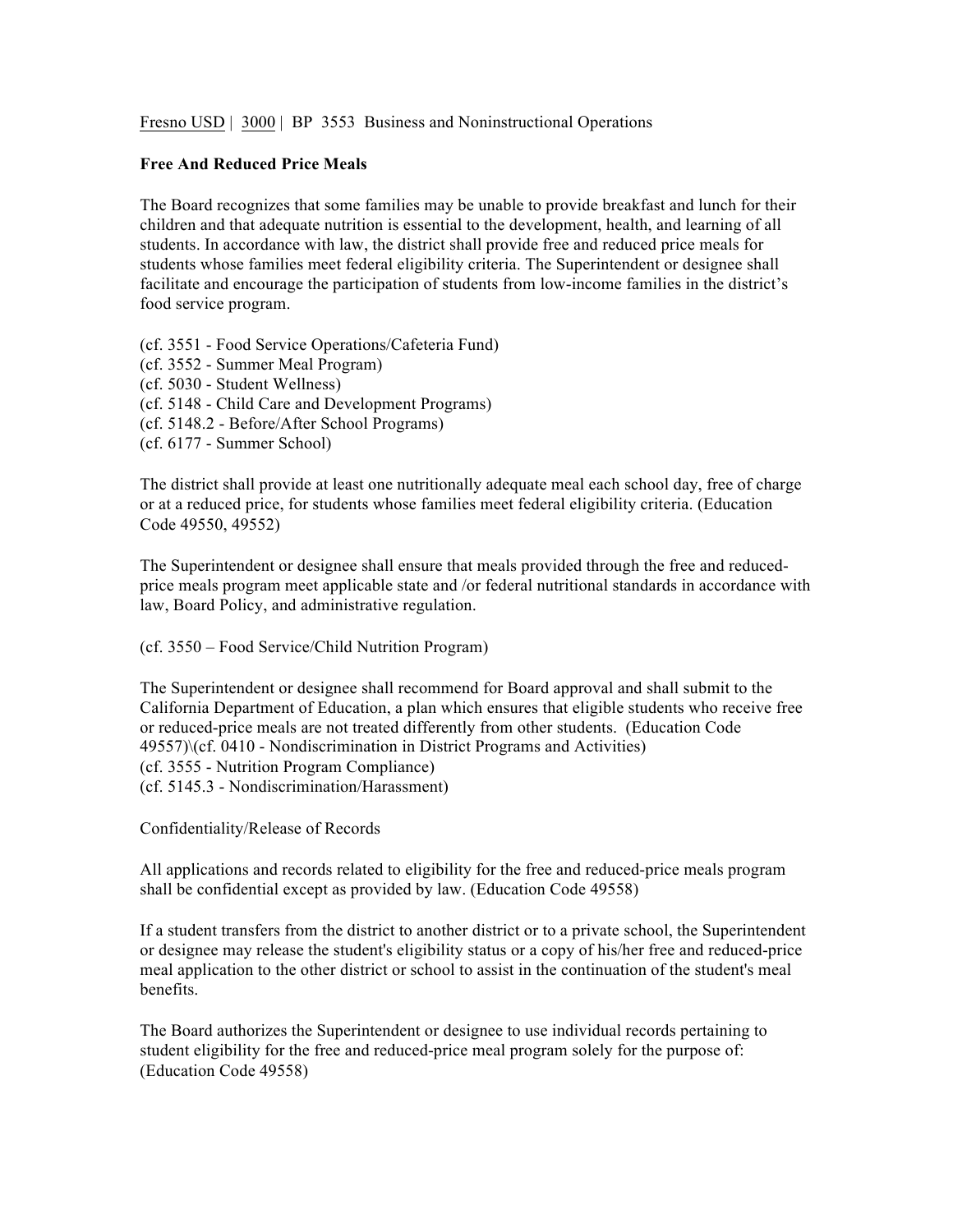1. Disaggregation of academic achievement data

2. In any school identified as a Title I program improvement school pursuant to 20 USC 6316, identification of students eligible for school choice and supplemental educational services

(cf. 0520.2 -Title I Program Improvement Schools) (cf. 5125 - Student Records) (cf. 6162.51 - Standardized Testing and Reporting Program) (cf. 6171 - Title I Programs)

The Board further authorizes the release of information on the school lunch program application to the local agency that determines Medi-Cal program eligibility, provided that the student is approved for free meals and the parent/guardian consents to the sharing of information in accordance with Education Code 49557.2.

(cf. 5141.6 – School-Based Health and Social Services)

Legal Reference:

EDUCATION CODE 48980 Notice at beginning of term 49430-49436 Pupil Nutrition, Health, and Achievement Act of 2001 49490-49494 School breakfast and lunch programs 49500-49505 School meals 49510-49520 Nutrition 49530-49536 Child Nutrition Act of 1974 49547-49548.3 Comprehensive nutrition service 49550-49560 Meals for needy students

CODE OF REGULATIONS, TITLE 5 15510 Mandatory meals for needy students 15530-15535 Nutrition education 15550-15565 School lunch and breakfast programs

UNITED STATES CODE, TITLE 20 1232g Federal Educational Rights and Privacy Act 6301-6514 Title I programs

UNITED STATES CODE, TITLE 42 1751-1769j School lunch program 1771-1791 Child nutrition, especially: 1773 School breakfast program

CODE OF FEDERAL REGULATIONS, TITLE 7 210.1-210.31 National School Lunch Program 220.10-220.21 National School Breakfast Program 245.1-245.13 Determination of eligibility for free and reduced price meals

WEB SITES CSBA: http://www.csba.org